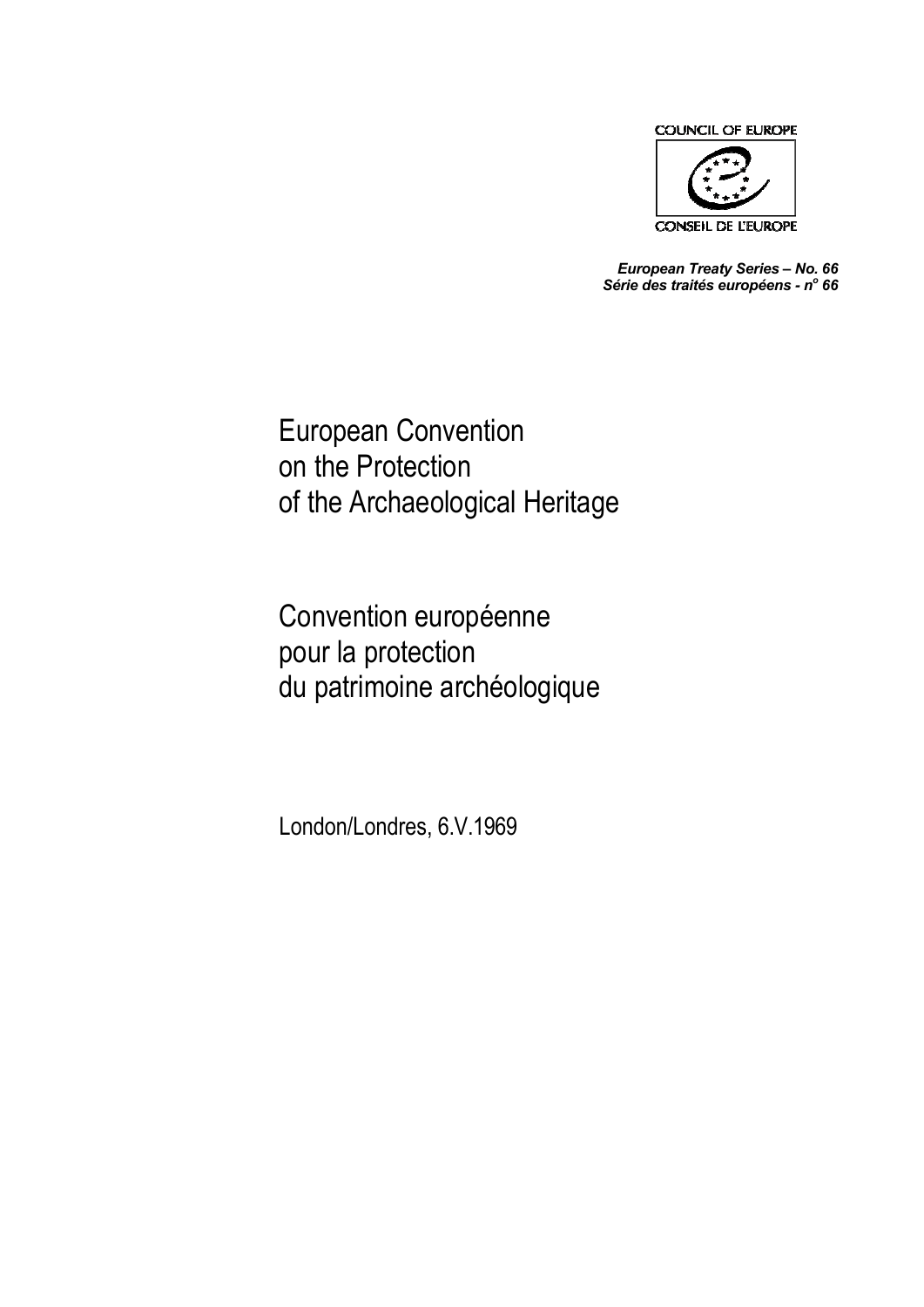The member States of the Council of Europe, signatory hereto,

Considering that the aim of the Council of Europe is to achieve a greater unity between its members for the purpose, in particular, of safeguarding and realising the ideals and principles which are their common heritage;

Having regard to the European Cultural Convention, signed at Paris on 19 December 1954, and *inter alia* Article 5 of that Convention;

Affirming that the archaeological heritage is essential to a knowledge of the history of civilisations;

Recognising that while the moral responsibility for protecting the European archaeological heritage, the earliest source of European history, which is seriously threatened with destruction, rests in the first instance with the State directly concerned, it is also the concern of European States jointly;

Considering that the first step towards protecting this heritage should be to apply the most stringent scientific methods to archaeological research or discoveries, in order to preserve their full historical significance and render impossible the irremediable loss of scientific information that may result from illicit excavation;

Considering that the scientific protection thus guaranteed to archaeological objects:

- a would be in the interests, in particular, of public collections, and
- b would promote a much-needed reform of the market in archaeological finds;

Considering that it is necessary to forbid clandestine excavations and to set up a scientific control of archaeological objects as well as to seek through education to give to archaeological excavations their full scientific significance,

Have agreed as follows:

## **Article 1**

For the purposes of this Convention, all remains and objects, or any other traces of human existence, which bear witness to epochs and civilisations for which excavations or discoveries are the main source or one of the main sources of scientific information, shall be considered as archaeological objects.

#### **Article 2**

With the object of ensuring the protection of deposits and sites where archaeological objects lie hidden, each Contracting Party undertakes to take such measures as may be possible in order: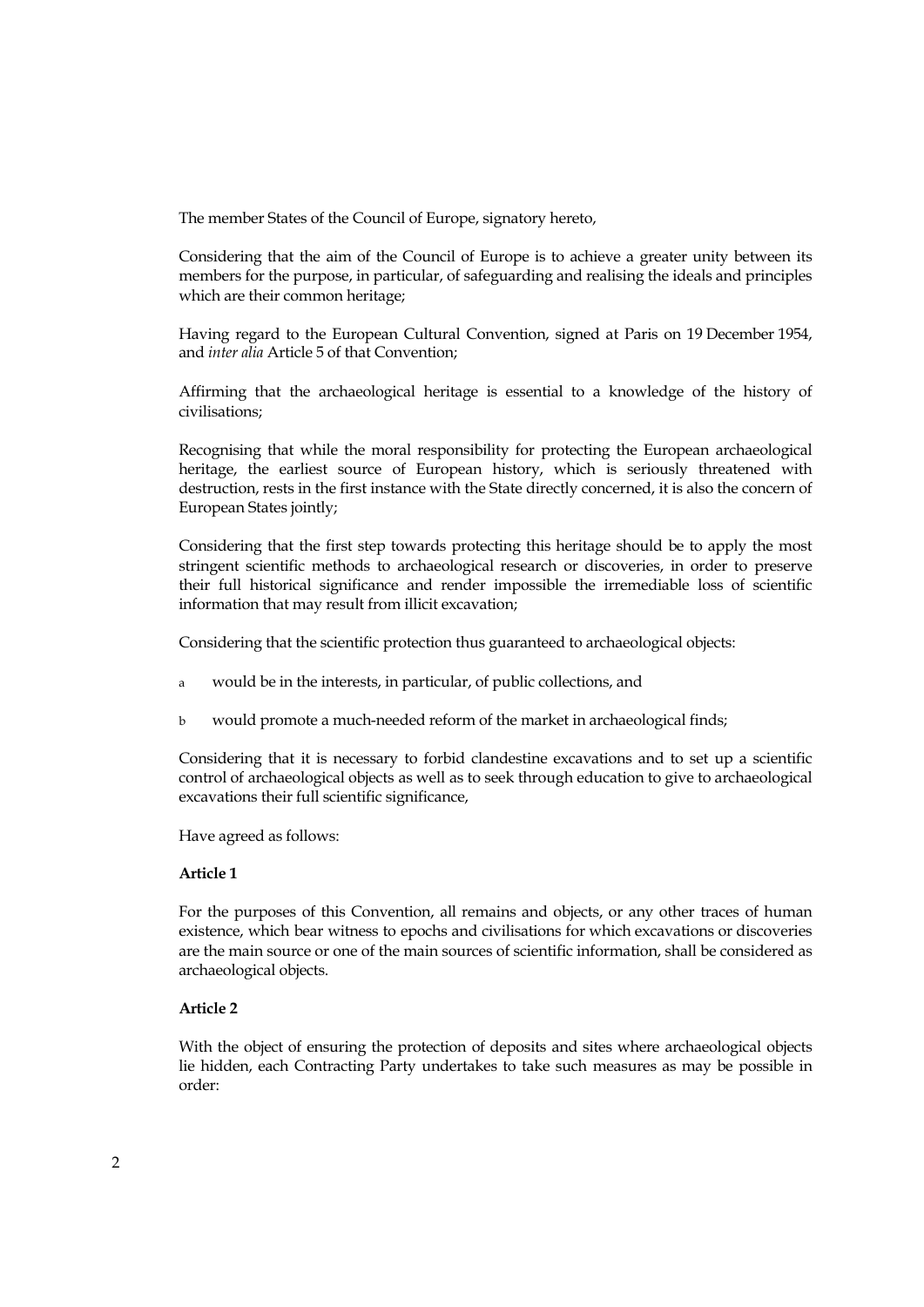Les Etats membres du Conseil de l'Europe, signataires de la présente Convention,

Considérant que le but du Conseil de l'Europe est de réaliser une union plus étroite entre ses membres afin notamment de sauvegarder et de promouvoir les idéaux et les principes qui sont leur patrimoine commun;

Vu la Convention culturelle européenne signée à Paris le 19 décembre 1954 et notamment son article 5;

Affirmant que le patrimoine archéologique est un élément essentiel pour la connaissance du passé des civilisations;

Reconnaissant que la responsabilité morale de la protection du patrimoine archéologique européen, source de l'histoire européenne la plus ancienne, gravement menacé de destruction tout en concernant au premier chef l'Etat intéressé, incombe à l'ensemble des Etats européens;

Considérant que le point de départ de cette protection devrait être l'application des méthodes scientifiques les plus rigoureuses aux recherches ou découvertes archéologiques en vue de préserver leur pleine signification historique et que toute fouille clandestine en tant que cause de destruction irrémédiable d'informations scientifiques doit être en conséquence rendue impossible;

Considérant que la garantie scientifique ainsi donnée aux biens archéologiques:

- a répondrait aux intérêts des collections notamment publiques, et
- b contribuerait à un nécessaire assainissement du marché des objets provenant des fouilles;

Considérant qu'il y a lieu d'interdire les fouilles clandestines et d'instituer un contrôle de caractère scientifique des biens archéologiques ainsi que d'œuvrer par voie éducative à donner aux fouilles archéologiques toute leur signification scientifique,

Sont convenus de ce qui suit:

#### **Article 1er**

Aux fins de la présente Convention, sont considérés biens archéologiques les vestiges, et les objets ou toutes autres traces de manifestations humaines, constituant un témoignage d'époques et de civilisations dont la principale ou une des principales sources d'information scientifique est assurée par des fouilles ou par des découvertes.

### **Article 2**

Afin d'assurer la protection des gisements et ensembles recelant des biens archéologiques, chaque Partie contractante s'engage à prendre, dans la mesure du possible, les dispositions nécessaires en vue de: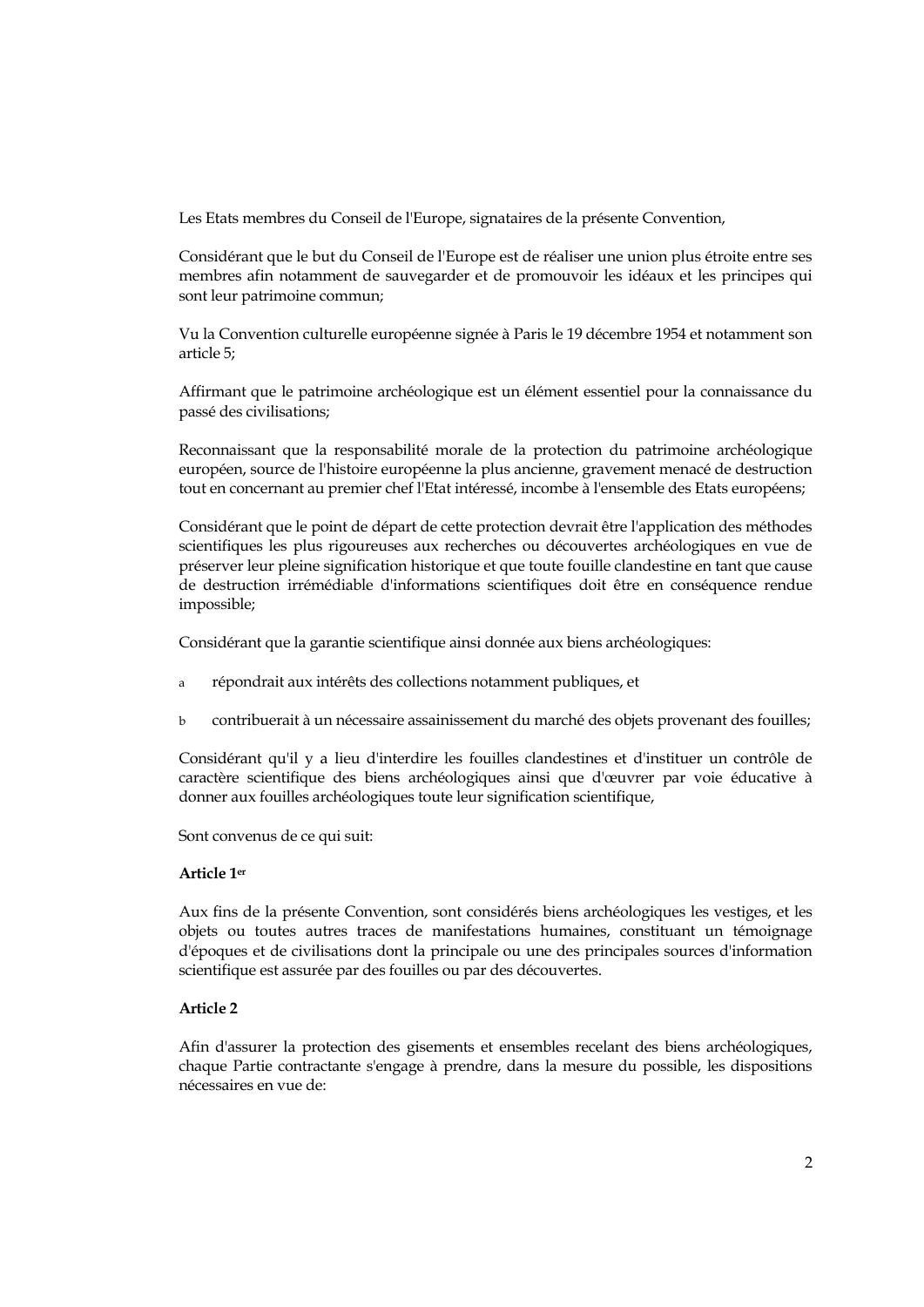- a to delimit and protect sites and areas of archaeological interest;
- b to create reserve zones for the preservation of material evidence to be excavated by later generations of archaeologists.

To give full scientific significance to archaeological excavations in the sites, areas and zones designated in accordance with Article 2 of this Convention, each Contracting Party undertakes, as far as possible, to:

- a prohibit and restrain illicit excavations;
- b take the necessary measures to ensure that excavations are, by special authorisation, entrusted only to qualified persons;
- c ensure the control and conservation of the results obtained.

## **Article 4**

- 1 Each Contracting Party undertakes for the purpose of the study and distribution of information on archaeological finds, to take all practicable measures necessary to ensure the most rapid and complete dissemination of information in scientific publications on excavation and discoveries.
- 2 Moreover, each Contracting Party shall also consider ways and means of:
	- a establishing a national inventory of publicly-owned and, where possible, privatelyowned archaeological objects;
	- b preparing a scientific catalogue of publicly-owned and, where possible, privately-owned archaeological objects.

# **Article 5**

With a view to the scientific, cultural and educational aims of this Convention, each Contracting Party undertakes to:

- a facilitate the circulation of archaeological objects for scientific, cultural and educational purposes;
- b encourage exchanges of information on:
	- i archaeological objects,
	- ii authorised and illicit excavations

between scientific institutions, museums and the competent national departments;

c do all in its power to assure that the competent authorities in the States of origin, Contracting Parties to this Convention, are informed of any offer suspected of coming either from illicit excavations or unlawfully from official excavations, together with the necessary details thereon;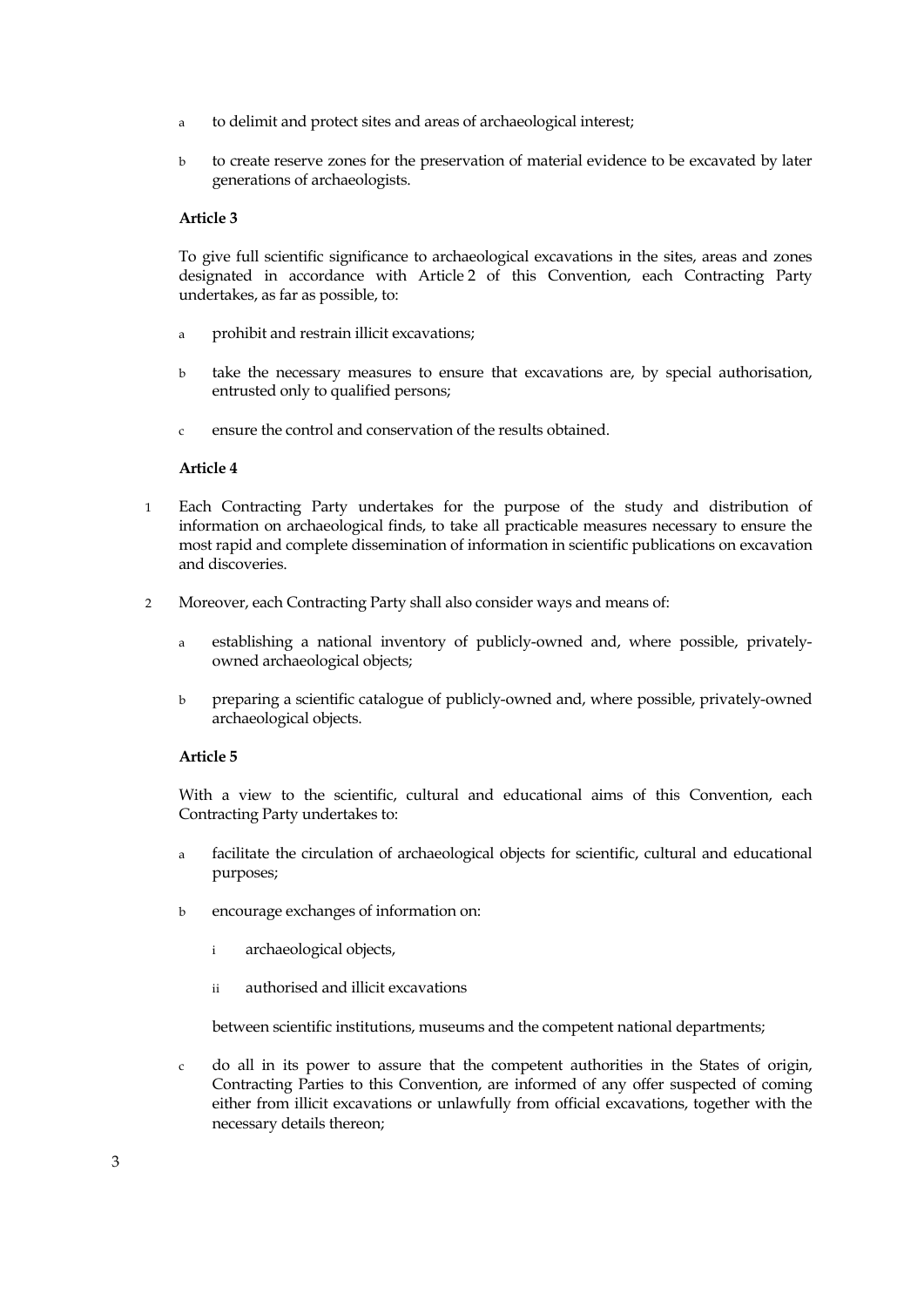- a délimiter et protéger les sites et ensembles d'intérêt archéologique;
- b constituer des zones de réserve pour la conservation de témoignages matériels à fouiller par des générations futures d'archéologues.

Pour garder aux fouilles archéologiques dans les sites, ensembles et zones désignés conformément à l'article 2 de la présente Convention toute leur signification scientifique, chaque Partie contractante s'engage, dans la mesure du possible, à:

- a interdire et réprimer les fouilles clandestines;
- b prendre toutes mesures utiles afin que l'exécution de fouilles archéologiques ne soit confiée qu'à des personnes qualifiées et après autorisation spéciale;
- c assurer le contrôle et la conservation des résultats obtenus.

## **Article 4**

- 1 Chaque Partie contractante s'engage, pour faciliter l'étude et la diffusion de la connaissance des découvertes de biens archéologiques, à adopter toutes dispositions pratiques possibles en vue de la publication scientifique des résultats des fouilles et des découvertes, laquelle doit être rapide et intégrale.
- 2 En outre, chaque Partie contractante étudiera les moyens de:
	- a recenser les biens archéologiques nationaux publics et, si possible, privés;
	- b réaliser un catalogue scientifique des biens archéologiques nationaux publics et, si possible, privés.

### **Article 5**

Eu égard aux objectifs scientifiques, culturels et éducatifs de la présente Convention, chaque Partie contractante s'engage à:

- a faciliter la circulation des biens archéologiques pour des buts scientifiques, culturels et éducatifs;
- b favoriser les échanges d'information sur:
	- i les biens archéologiques,
	- ii les fouilles licites et illicites

entre institutions scientifiques, musées et services nationaux compétents;

c mettre tout en œuvre pour porter à la connaissance des instances compétentes de l'Etat d'origine, Partie contractante à cette Convention, toute offre suspecte de provenance de fouilles clandestines ou de détournement de fouilles officielles et toutes précisions nécessaires à son sujet;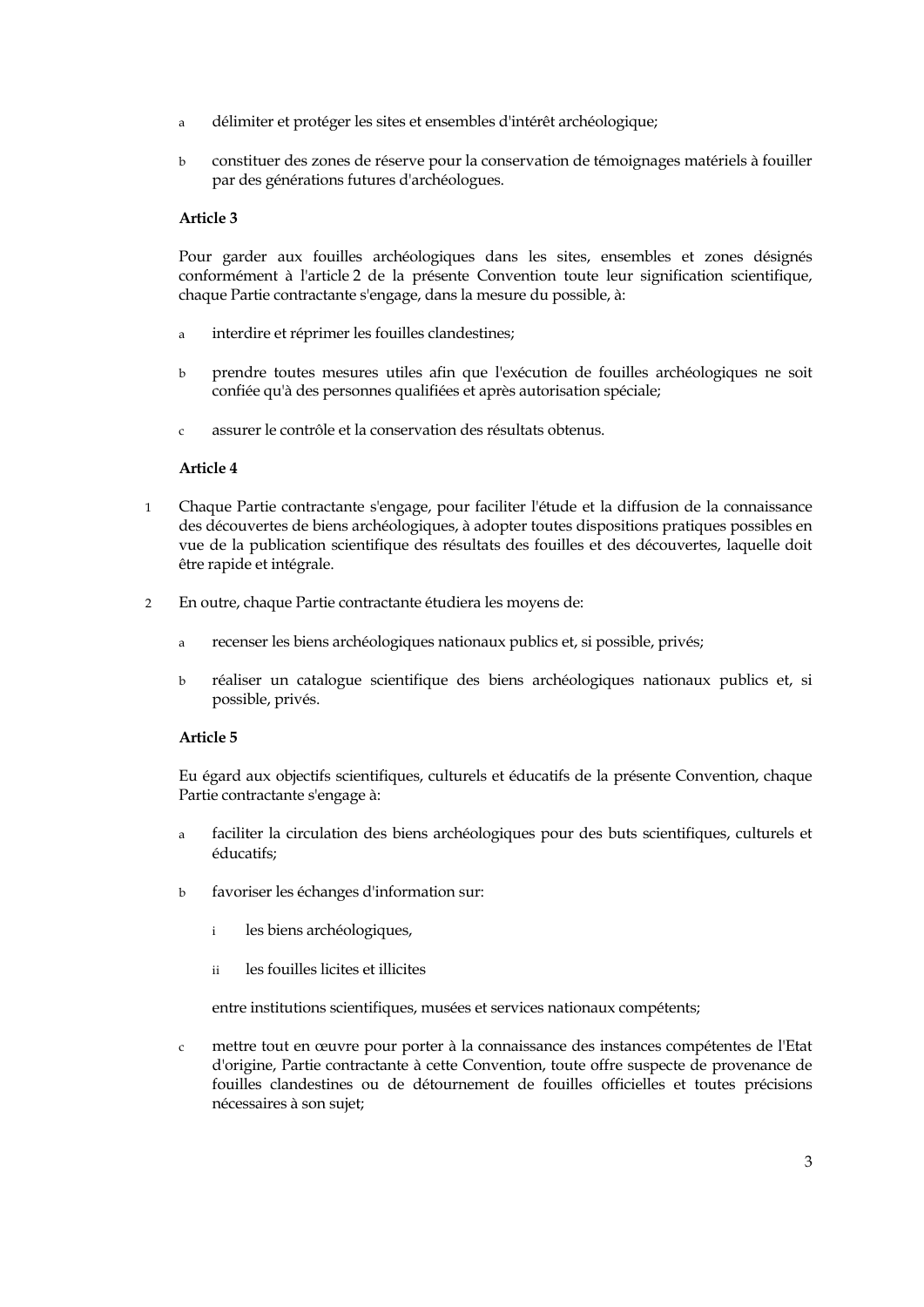d endeavour by educational means to create and develop in public opinion a realisation of the value of archaeological finds for the knowledge of the history of civilisation, and the threat caused to this heritage by uncontrolled excavations.

## **Article 6**

- 1 Each Contracting Party undertakes to co-operate in the most appropriate manner in order to ensure that the international circulation of archaeological objects shall in no way prejudice the protection of the cultural and scientific interest attaching to such objects.
- 2 Each Contracting Party undertakes specifically:
	- a as regards museums and other similar institutions whose acquisition policy is under State control, to take the necessary measures to avoid their acquiring archaeological objects suspected, for a specific reason, of having originated from clandestine excavations or of coming unlawfully from official excavations;
	- b as regards museums and other similar institutions, situated in the territory of a Contracting Party but enjoying freedom from State control in their acquisition policy:
		- i to transmit the text of this Convention, and
		- ii to spare no effort to obtain the support of the said museums and institutions for the principles set out in the preceding paragraph;
	- c to restrict, as far as possible, by education, information, vigilance and co-operation, the movement of archaeological objects suspected, for a specific reason, of having been obtained from illicit excavations or unlawfully from official excavations.

### **Article 7**

In order to ensure the application of the principle of co-operation in the protection of the archaeological heritage which is the basis of this Convention, each Contracting Party undertakes, within the context of the obligations accepted under the terms of this Convention, to give consideration to any questions of identification and authentication raised by any other Contracting Party, and to co-operate actively to the extent permitted by its national legislation.

### **Article 8**

The measures provided for in this Convention cannot restrict lawful trade in or ownership of archaeological objects, nor affect the legal rules governing the transfer of such objects.

### **Article 9**

Each Contracting Party shall notify the Secretary General of the Council of Europe in due course of measures it may have taken in respect of the application of the provisions of this Convention.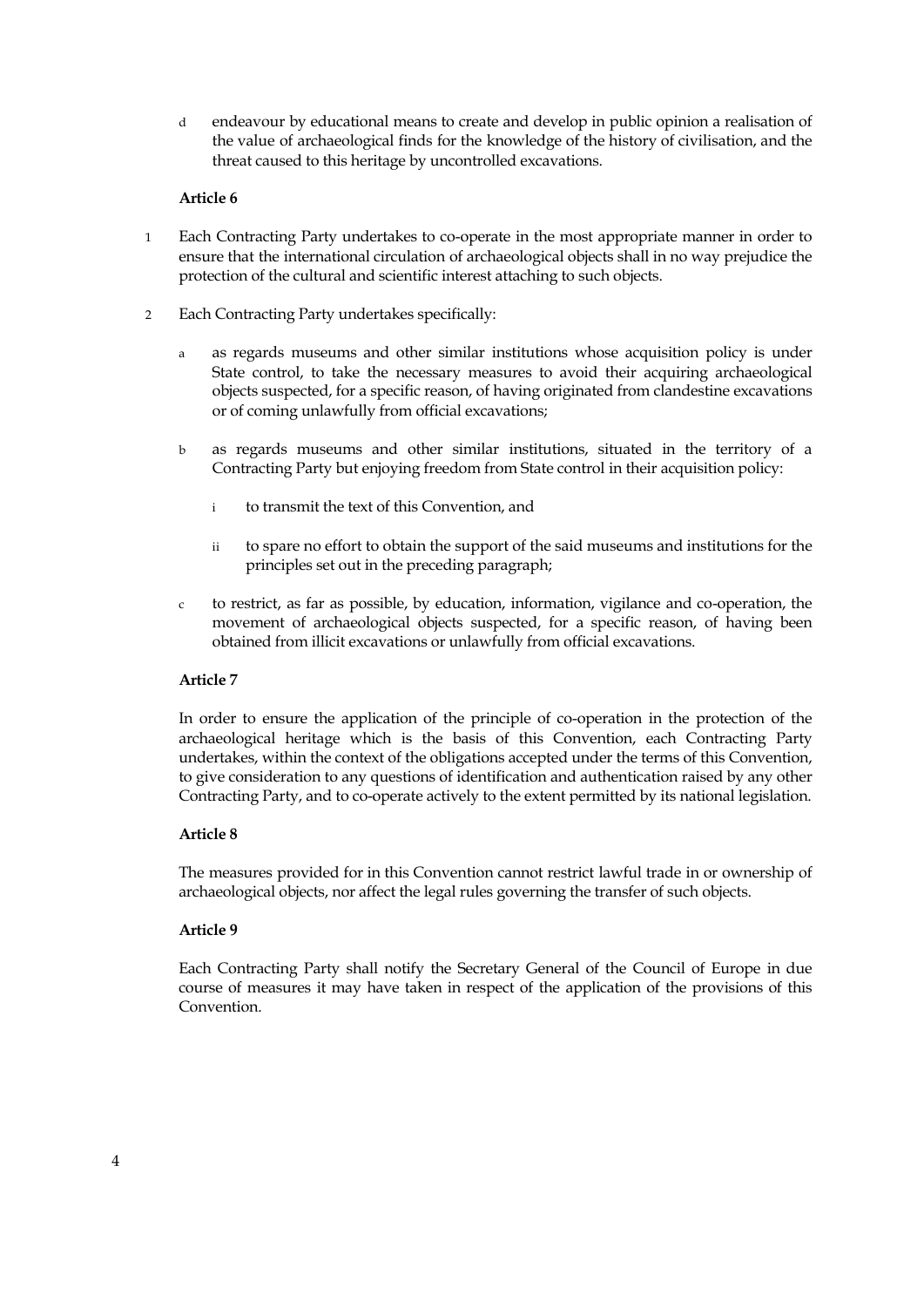d entreprendre une action éducative en vue d'éveiller et de développer auprès de l'opinion publique une conscience de la valeur des biens archéologiques pour la connaissance du passé des civilisations et du péril que représentent pour ce patrimoine les fouilles incontrôlées.

## **Article 6**

- 1 Chaque Partie contractante s'engage à prendre, suivant les besoins, les mesures de collaboration les plus opportunes, afin que la circulation internationale des biens archéologiques ne porte atteinte en aucune manière à l'action de protection des éléments culturels et scientifiques liés à ces biens.
- 2 Chaque Partie contractante s'engage, plus spécialement:
	- a en ce qui concerne les musées et les autres institutions similaires dont la politique d'achats est soumise au contrôle de l'Etat, à prendre les mesures nécessaires afin que ceux-ci n'acquièrent pas des biens archéologiques suspects, pour un motif précis, de provenir de fouilles clandestines ou de détournement de fouilles officielles;
	- b pour les musées et autres institutions similaires, situés sur le territoire d'une Partie contractante, mais dont la politique d'achats n'est pas soumise au contrôle de l'Etat:
		- i à leur transmettre le texte de la présente Convention, et
		- ii n'épargner aucun effort pour obtenir l'adhésion desdits musées et institutions aux principes exprimés au paragraphe précédent;
	- c à restreindre, autant que possible, par une action d'éducation, d'information, de vigilance et de coopération, le mouvement des biens archéologiques suspects, pour un motif précis, de provenir de fouilles clandestines ou de détournement de fouilles officielles.

### **Article 7**

En vue d'assurer l'application du principe de coopération pour la protection du patrimoine archéologique qui est à la base de la présente Convention, chaque Partie contractante, dans le cadre des engagements pris aux termes de la présente Convention, s'engage à prendre en considération tout problème portant sur des données d'identification et d'authentification soulevé par une autre Partie contractante et à coopérer activement dans les limites de sa législation nationale.

### **Article 8**

Les mesures prévues par la présente Convention ne peuvent pas constituer une limitation au commerce et à la propriété licites des objets archéologiques, ni affecter le régime juridique relatif à la transmission de ces objets.

### **Article 9**

Chaque Partie contractante notifiera en temps voulu au Secrétaire Général du Conseil de l'Europe les mesures qu'elle aura pu prendre touchant l'application des dispositions de la présente Convention.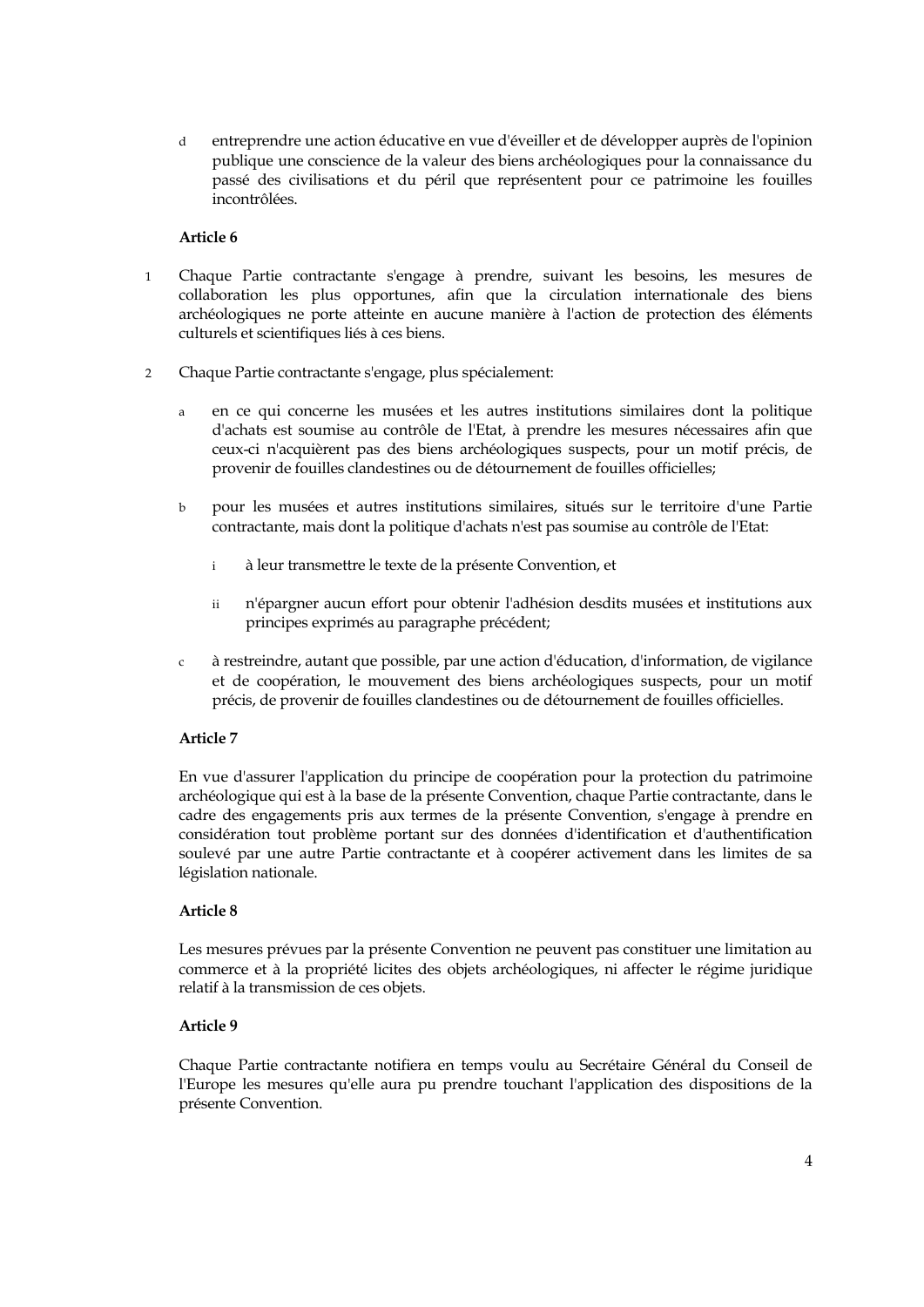- 1 This Convention shall be open to signature by the member States of the Council of Europe. It shall be subject to ratification or acceptance. Instruments of ratification or acceptance shall be deposited with the Secretary General of the Council of Europe.
- 2 This Convention shall enter into force three months after the date of the deposit of the third instrument of ratification or acceptance.
- 3 In respect of a signatory State ratifying or accepting subsequently, the Convention shall come into force three months after the date of the deposit of its instrument of ratification or acceptance.

# **Article 11**

- 1 After entry into force of this Convention:
	- a any non-member State of the Council of Europe which is a Contracting Party to the European Cultural Convention signed at Paris on 19 December 1954 may accede to this Convention;
	- b the Committee of Ministers of the Council of Europe may invite any other non-member State to accede thereto.
- 2 Such accession shall be effected by depositing with the Secretary General of the Council of Europe an instrument of accession which shall take effect three months after the date of its deposit.

### **Article 12**

- 1 Each signatory State, at the time of signature or when depositing its instrument of ratification or acceptance, or each acceding State, when depositing its instrument of accession, may specify the territory or territories to which this Convention shall apply.
- 2 Each signatory State, when depositing its instrument of ratification or acceptance or at any later date, or each acceding State, when depositing its instrument of accession or at any later date, by declaration addressed to the Secretary General of the Council of Europe, may extend this Convention to any other territory or territories specified in the declaration and for whose international relations it is responsible or on whose behalf it is authorised to give undertakings.
- 3 Any declaration made in pursuance of the preceding paragraph may, in respect of any territory mentioned in such declaration, be withdrawn according to the procedure laid down in Article 13 of this Convention.

# **Article 13**

1 This Convention shall remain in force indefinitely.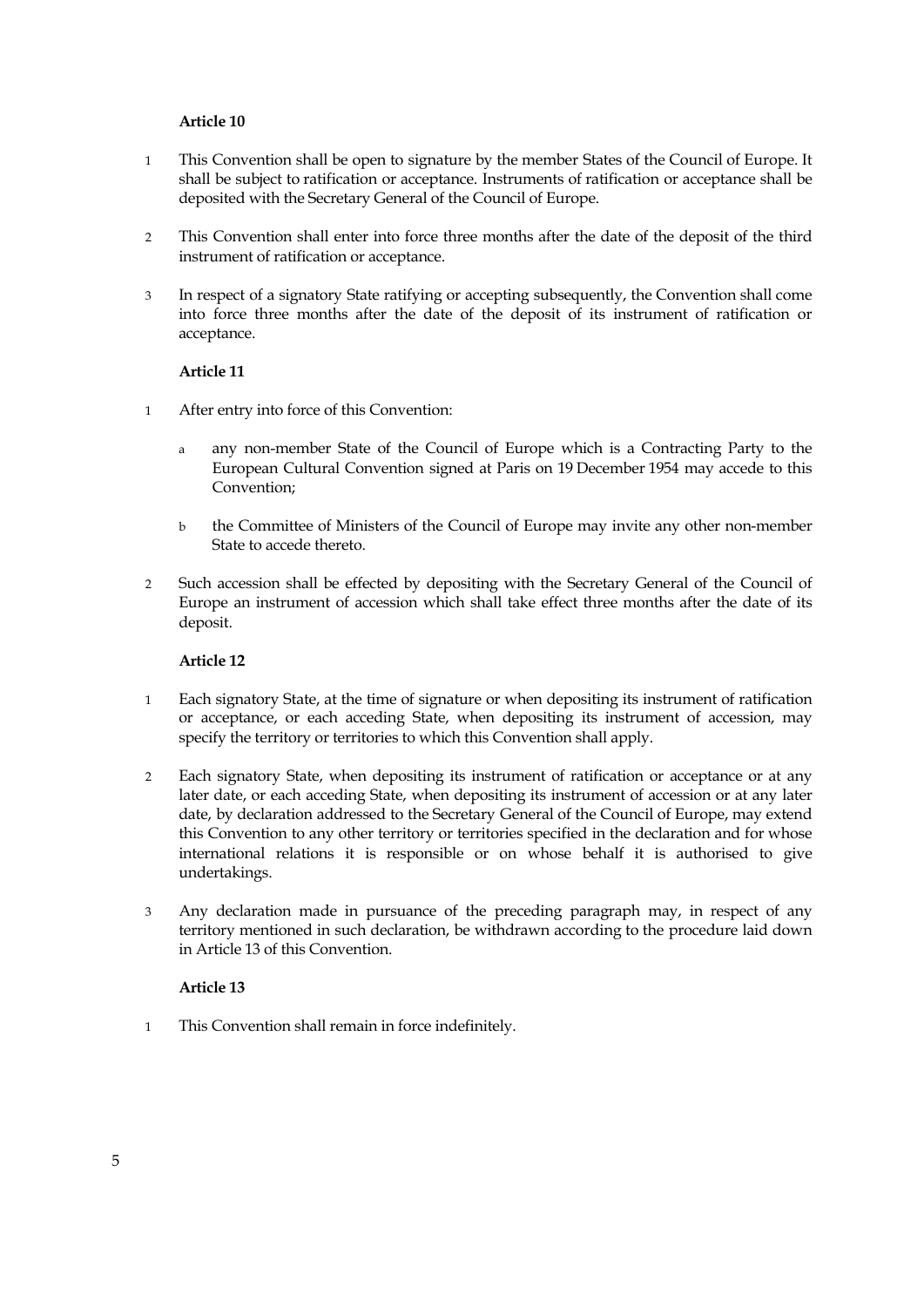- 1 La présente Convention est ouverte à la signature des Etats membres du Conseil de l'Europe. Elle sera ratifiée ou acceptée. Les instruments de ratification ou d'acceptation seront déposés près le Secrétaire Général du Conseil de l'Europe.
- 2 La Convention entrera en vigueur trois mois après la date du dépôt du troisième instrument de ratification ou d'acceptation.
- 3 Elle entrera en vigueur à l'égard de tout Etat signataire qui la ratifiera ou l'acceptera ultérieurement, trois mois après la date du dépôt de son instrument de ratification ou d'acceptation.

# **Article 11**

- 1 Après l'entrée en vigueur de la présente Convention:
	- a tout Etat non membre du Conseil de l'Europe qui est Partie contractante à la Convention culturelle européenne, signée à Paris le 19 décembre 1954, pourra adhérer à la présente Convention;
	- b le Comité des Ministres du Conseil de l'Europe pourra inviter tout autre Etat non membre à adhérer à la présente Convention.
- 2 L'adhésion s'effectuera par le dépôt, près le Secrétaire Général du Conseil de l'Europe, d'un instrument d'adhésion qui prendra effet trois mois après la date de son dépôt.

## **Article 12**

- 1 Tout Etat signataire, au moment de la signature ou au moment du dépôt de son instrument de ratification ou d'acceptation, ou tout Etat adhérent, au moment du dépôt de son instrument d'adhésion, peut désigner le ou les territoires auxquels s'appliquera la présente Convention.
- 2 Tout Etat signataire, au moment du dépôt de son instrument de ratification ou d'acceptation, ou à tout autre moment par la suite, ainsi que tout Etat adhérent, au moment du dépôt de son instrument d'adhésion ou à tout autre moment par la suite, peut étendre l'application de la présente Convention, par déclaration adressée au Secrétaire Général du Conseil de l'Europe, à tout autre territoire désigné dans la déclaration et dont il assure les relations internationales ou pour lequel il est habilité à stipuler.
- 3 Toute déclaration faite en vertu du paragraphe précédent pourra être retirée, en ce qui concerne tout territoire désigné dans cette déclaration, aux conditions prévues par l'article 13 de la présente Convention.

# **Article 13**

1 La présente Convention demeurera en vigueur sans limitation de durée.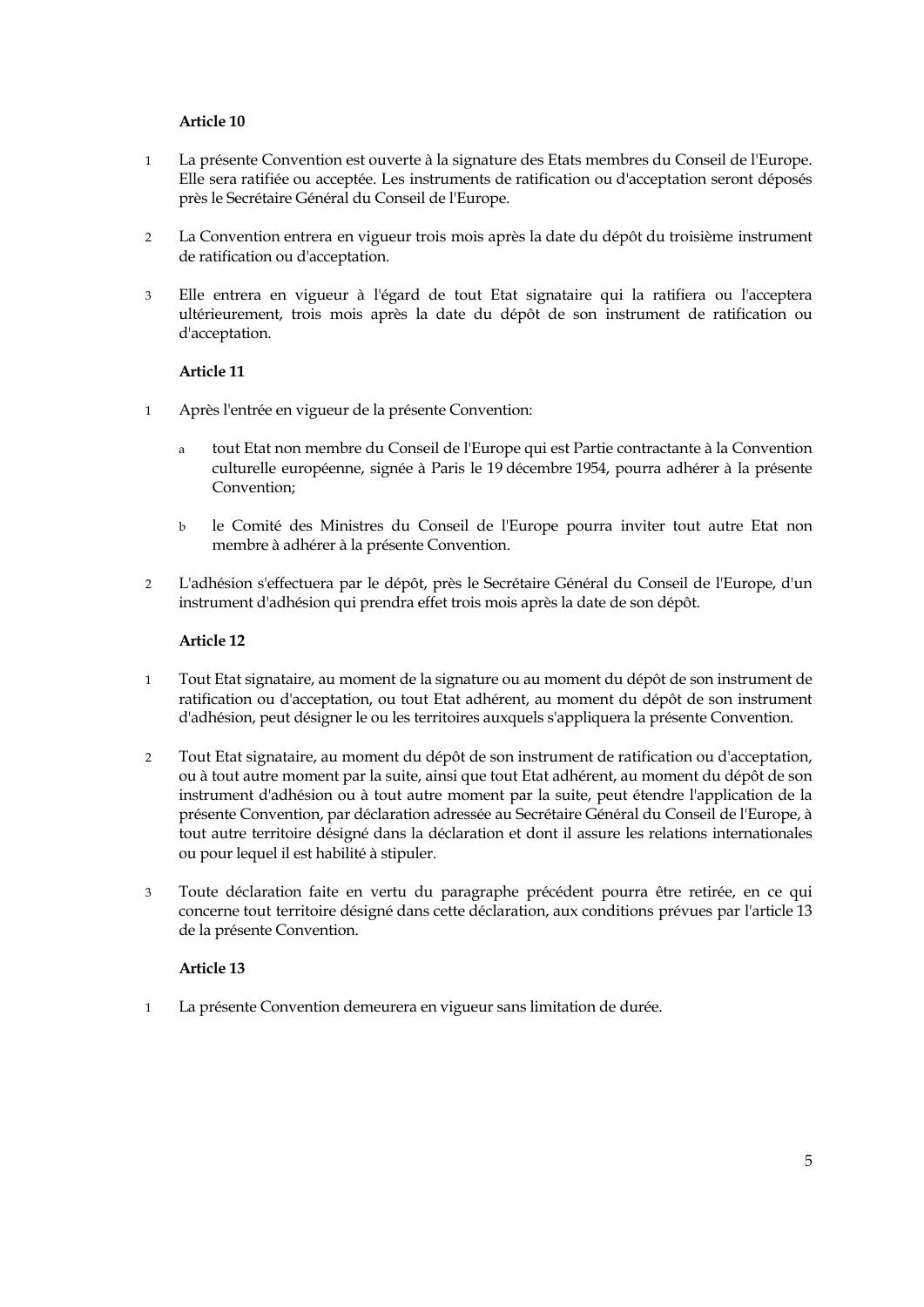- 2 Any Contracting Party may, in so far as it is concerned, denounce this Convention by means of a notification addressed to the Secretary General of the Council of Europe.
- 3 Such denunciation shall take effect six months after the date of receipt by the Secretary General of such notification.

The Secretary General of the Council of Europe shall notify the member States of the Council and any State which has acceded to this Convention of:

- a any signature;
- b any deposit of an instrument of ratification, acceptance or accession;
- c any date of entry into force of this Convention in accordance with Article 10 thereof;
- d any declaration received in pursuance of the provisions of paragraphs 2 and 3 of Article 12;
- e any notification received in pursuance of the provisions of Article 13 and the date on which denunciation takes effect.

In witness whereof the undersigned, being duly authorised thereto, have signed this Convention.

Done at London, this 6th day of May 1969, in English and in French, both texts being equally authoritative, in a single copy which shall remain deposited in the archives of the Council of Europe. The Secretary General of the Council of Europe shall transmit certified copies to each of the signatory and acceding States.